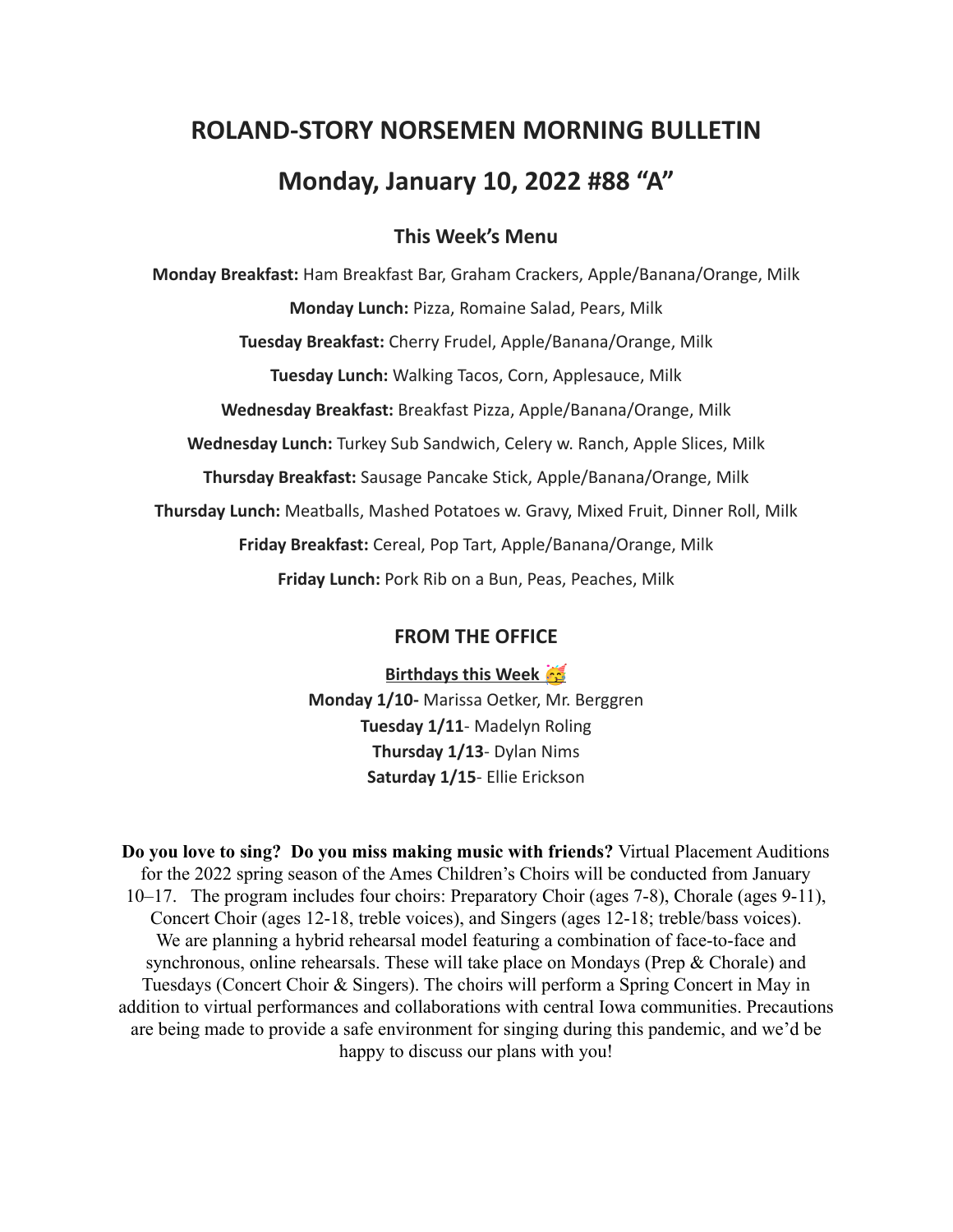For all virtual placement auditions, singers may sing any song of choice but are welcome to audition without a prepared song. No previous experience or vocal training is required for participation in the choirs, only the ability to match pitch and maintain a melody. A tuition fee will be assessed to cover the cost of facilities, instruction, music, and administration.

Please contact [info@ameschildrenschoirs.org](mailto:info@ameschildresnchoirs.org) or (515) 290-1422 to receive more information about the program and/or to arrange for a specific audition time.



## **[COUNSELOR FOLDER](https://docs.google.com/document/d/1vmwczNPbDzXe9vFaG5LJMQ7NYDv-i4oQJHybqA65TUc/edit?usp=sharing) (9-12)-Click here**

## **S2 Schedule Changes (counselor's office):**

\*Wednesday, 1/12- Last day to add/move a class

\*Friday, 1/21- Last day to drop a class (turn into study hall). Make sure you have 5 full time classes including a PE even after dropping.

NOTE: On the back, reason for the change and get parent signature.

*\*Many sections/classes are full so it is not guaranteed that your schedule will be changed.*

## **Scholarship**

[IES Central Iowa Chapter Scholarship](https://drive.google.com/file/d/1TOCO584mY9ObCqCNa6kBs_Yjrn4wPSdj/view?usp=sharing)- \$500 or \$1,000 due 2/21. Going to ISU or U of I for engineering.

## **ATHLETIC ACTIVITIES FOR THE WEEK**

## **Monday 1/10/22**

JV Girls Basketball vs Southeast Valley @ Roland Story High School South Gym 4:30pm JV Boys Basketball vs Southeast Valley @ Roland Story High School North Gym 4:30pm JV2 Boys Basketball vs Southeast Valley @ Roland Story High School South Gym 5:45pm Varsity Girls Basketball vs Southeast Valley @ Roland Story High School North Gym 6:00pm